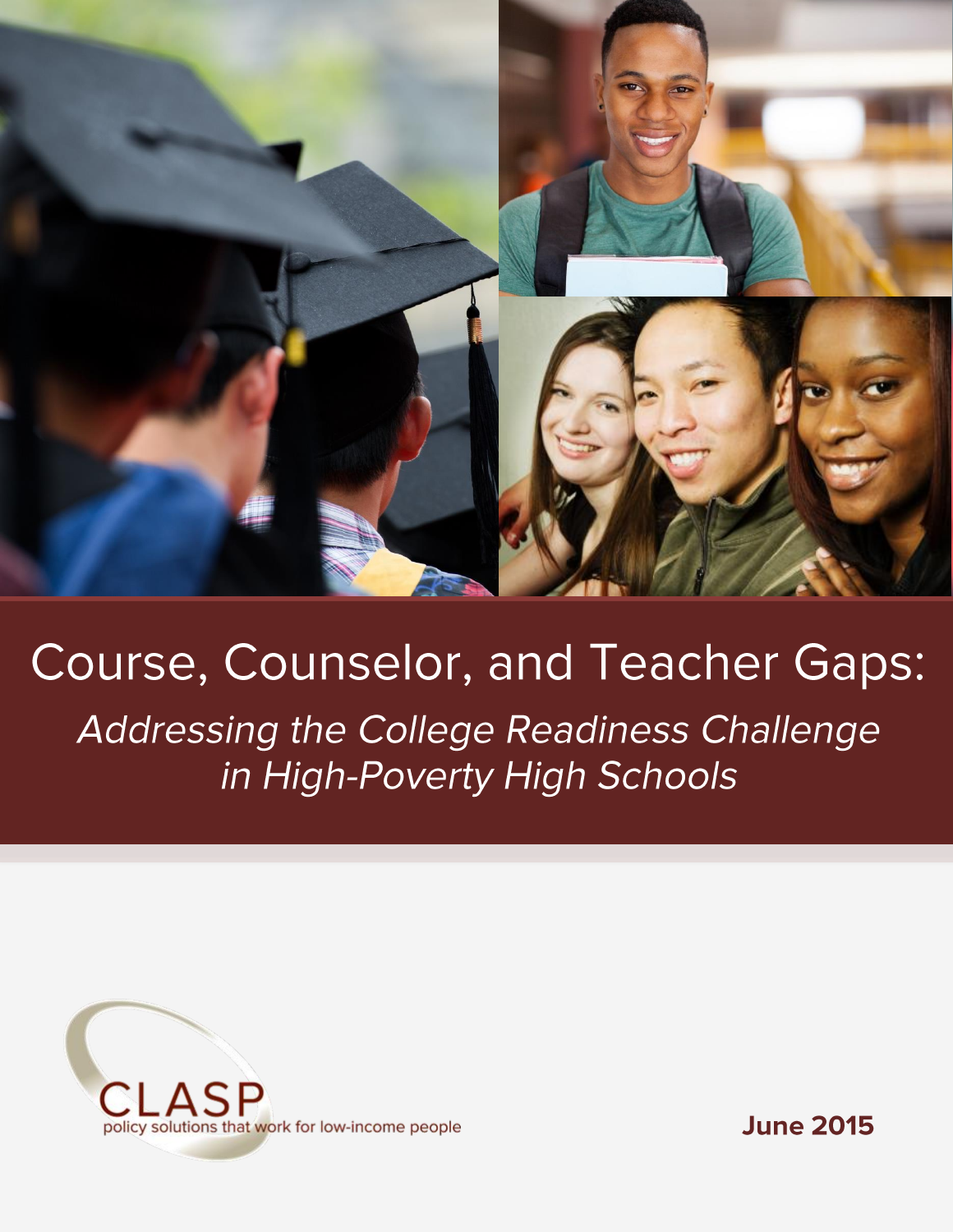

**June 2015** 1 4

College degree attainment is widely seen as a key step to reduce poverty and move low-income families and individuals into the middle class. Unfortunately, a college education is more difficult to access for students who grow up in poverty, and far too many low-income students do not attend or complete college. An important question for policymakers and advocates to consider is: what holds low-income students back?

This paper presents a new analysis of education data on high schools in the 100 largest school districts that highlights the role of inadequate K-12 preparation as a barrier to postsecondary success for students who live in poverty. In particular, the analysis highlights stark differences in the quality of college preparation that high school students receive based on their schools' concentration of poverty. The paper compares characteristics of high-poverty high schools (more than 75 percent of students eligible for free or reduced lunch) to mid-high poverty (50-75 percent eligible), mid-low poverty (25-50 percent eligible), and low-poverty high schools (fewer than 25 percent of students eligible). Key findings include:

- **Less-experienced and less-qualified teachers**. Roughly 1 in 7 teachers in high-poverty high schools are in their first or second year, compared to fewer than 1 in 10 in low-poverty high schools. In highpoverty high schools, 11.5 percent of teachers are not certified, compared to 3.5 percent in low-poverty high schools.
- College prep courses less likely to be offered. Algebra II is offered in 84 percent of high-poverty high schools, compared to 94 percent of low-poverty schools. Calculus is offered in 41 percent of highpoverty schools, compared to 86 percent of low-poverty schools. And physics is offered in 69 percent of high-poverty schools, compared to 90 percent in low-poverty schools.
- **More schools without counselors.** Students in high-poverty high schools have the strongest need for counselors because their families and community networks are less familiar with higher education opportunities. Yet more than 3 percent of students in high-poverty schools attend a high school with no counselor, compared to 1-2 percent of students in low-poverty and low-mid poverty schools. Among schools with counselors, the counselor to student ratio is slightly better in high-poverty schools (1 counselor per 297 students) than in low-poverty high schools (1 counselor per 353 students). However, both ratios are far higher than recommended.

As these data show, improving postsecondary enrollment and completion requires that we address resource disparities between affluent high schools and those in communities of concentrated poverty. Only then can we provide *all* students an equitable, high-quality education that prepares them for college and career success.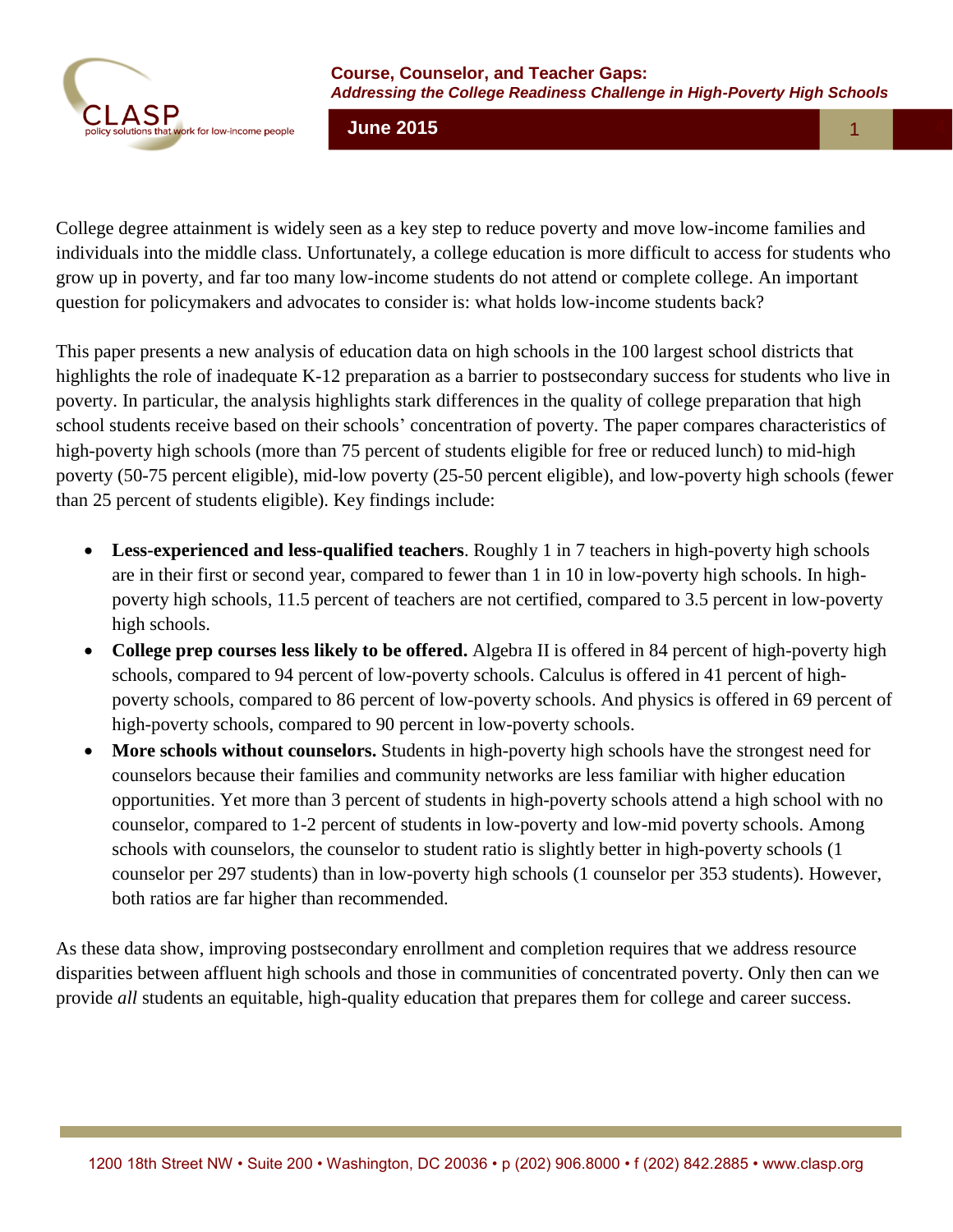



# What are high-poverty schools, and why do they matter?

High-poverty schools are those with large concentrations of poor and low-income students. The poverty level in a school is generally based on eligibility data from the National School Lunch Program, which provides students free or reduced-cost meals. Under this program, students with a family income of less than 130 percent of the federal poverty line are eligible for free breakfast and lunch; students whose family income falls below 185 percent are eligible for reduced-price breakfast and lunch<sup>i</sup>. This data is used to identify schools eligible for certain programs or resources, such as Title I resources under the Elementary and Secondary Education Act as well as competitive grant programs targeting high-poverty schools or communities.

In this analysis, we have broken down schools into four categories:

Low-poverty schools: 0 to 25.0 percent of students in poverty Mid-low poverty schools: 25.1 to 50.0 percent of students in poverty Mid-high poverty schools: 50.1 to 75.0 percent of students in poverty High-poverty schools: 75.1 percent or greater of students in poverty

High-poverty schools struggle with lack of funding, crumbling infrastructure, community safety hazards, and teacher shortages. This severely affects their ability to provide high-quality education. Without effective K-12 education, students will flounder in postsecondary settings. While some high-poverty schools defy the odds by providing an education that prepares students for college, this is not the norm. In most cases, students who attend high-poverty schools are less likely to enroll in college. Of those who do matriculate into college, many find themselves in need of remedial courses that are costly and time-consuming. The disparity in college completion between low-income and higher-income students can be attributed, in part, to poor preparation in high-poverty K-12 schools.

#### **One in five public school students attends a high-poverty school—a 7.5 percent increase since 1999**

Over the last two decades, there has been a large shift in the economic composition of schools in the United States. Currently, 51 percent of public school students are eligible for free or reduced-price meals.<sup>ii</sup> As the number of poor children has increased, the number of students who attend schools of concentrated poverty has also risen (see Figure 1). As of 2011-2012, 9.3 million students (almost 1 in 5) attend a school where 75 percent or more of students are low income. Forty-four percent of students (21.7 million) attend a school where at least half of students are low income, up from 28 percent in 1999-2000. The majority of students in schools of concentrated poverty are in elementary school. Still, a sizeable number of high school students are impacted.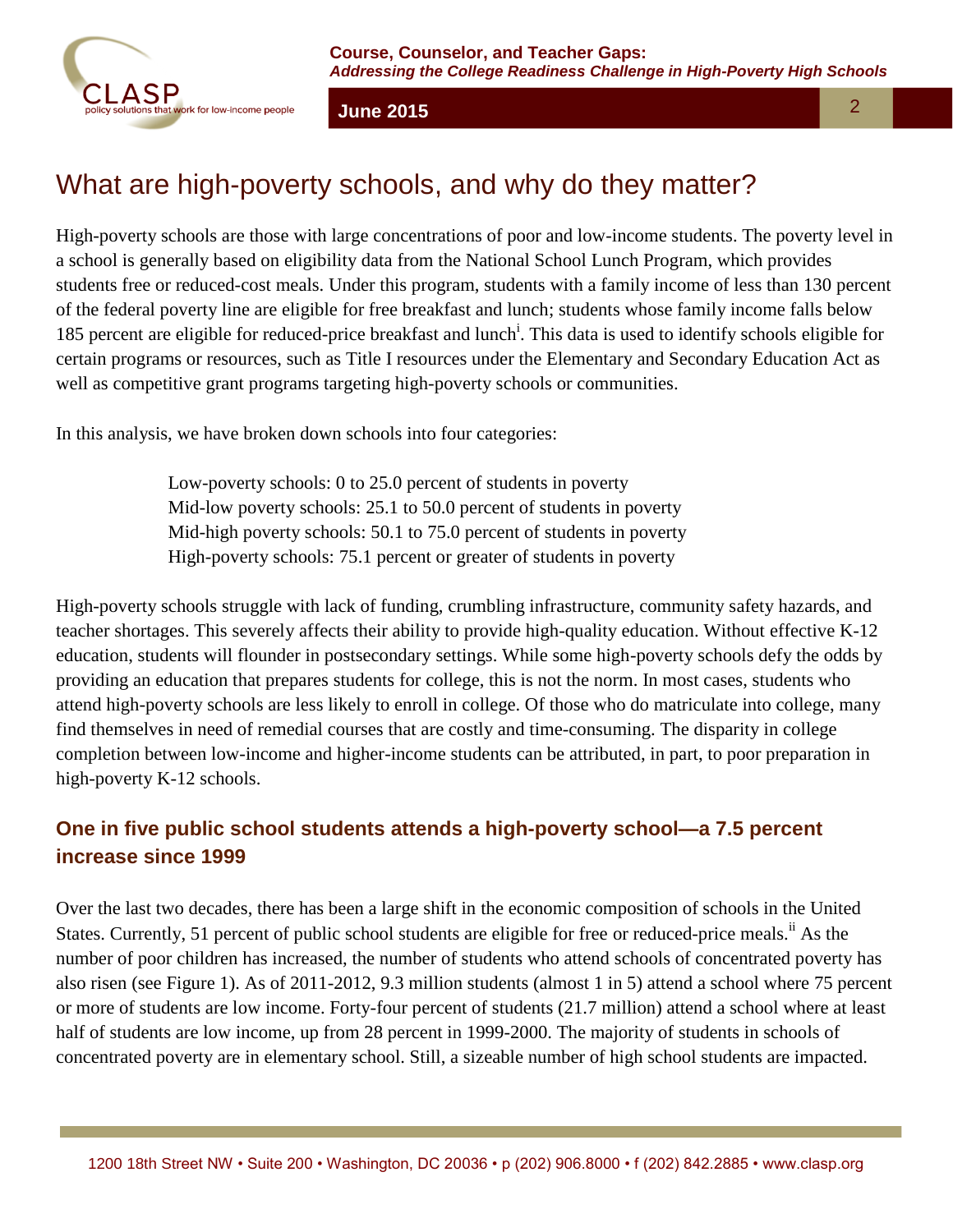

According to the National Center on Education Statistics (NCES), 1.5 million secondary school<sup>iii</sup> students attend high-poverty schools, while 5.1 million attend mid-high and high-poverty schools (see Table 1). Our sample of the 100 largest school districts includes high schools only (schools teaching 9th-12th grade) and represents a population of 2.8 million students, of which 1.4 million attend mid-high and high-poverty schools.<sup>iv</sup>



#### **Figure 1: Percentage Distribution of Public School Students, by school poverty level (2011-12)**

Source: National Center for Education Statistics, "Concentration of Public School Students Eligible for Free or Reduced-Price Lunch[, www.nces.ed.gov/programs/coe/pdf/coe\\_clb.pdf,](http://www.nces.ed.gov/programs/coe/pdf/coe_clb.pdf) 2012.

#### **High-Poverty schools largely serve students of color**

Consistent with data on the locations of persistent and concentrated poverty, high-poverty schools are most likely to be located in cities, followed by towns (see Figure 2). Although suburban poverty is showing some increase, students in the suburbs are still far less likely to attend schools of concentrated poverty than those in urban or rural areas.

Students in these high-poverty schools are overwhelmingly students of color. Although many White children are poor (about 5.1 million nationwide), White children are far less likely to attend schools of concentrated poverty. In fact, White students are the least likely of all racial/ethnic groups to attend a high-poverty school. Black students are over six times more likely than Whites to attend a high-poverty school, while Hispanic and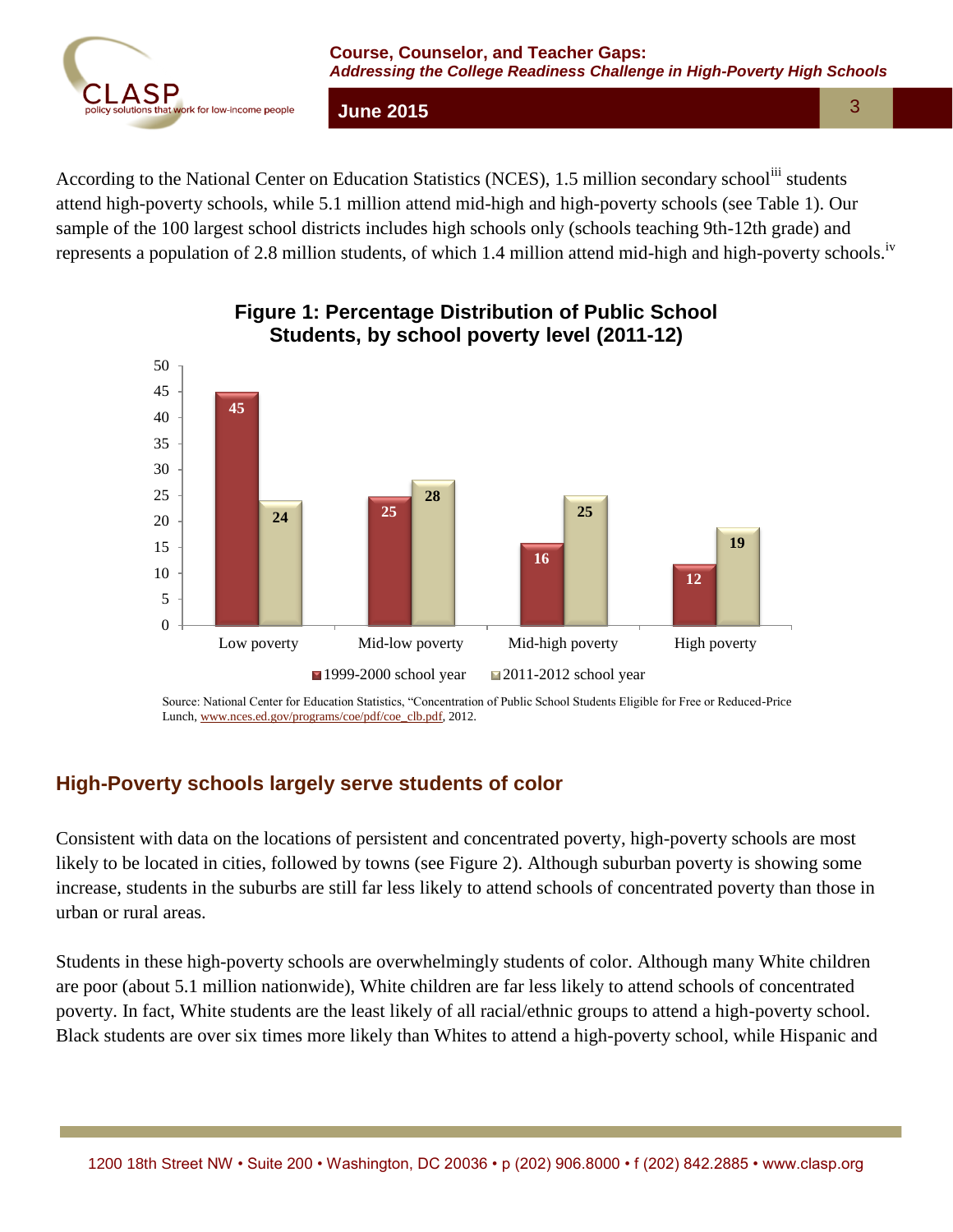

Native American students are almost five times more likely. Asian and Pacific Islander students are twice and three times more likely, respectively, than Whites to attend a high-poverty school (see Appendix).





**Figure 3: Percentage Distribution of Public School Students, by school poverty level: Nation & 100 Largest Districts (2011-12)**



Source: National Center for Education Statistics, "Concentration of Public School Students Eligible for Free or Reduced-Price Lunch," [www.nces.ed.gov/programs/coe/pdf/coe\\_clb.pdf,](http://www.nces.ed.gov/programs/coe/pdf/coe_clb.pdf) 2012.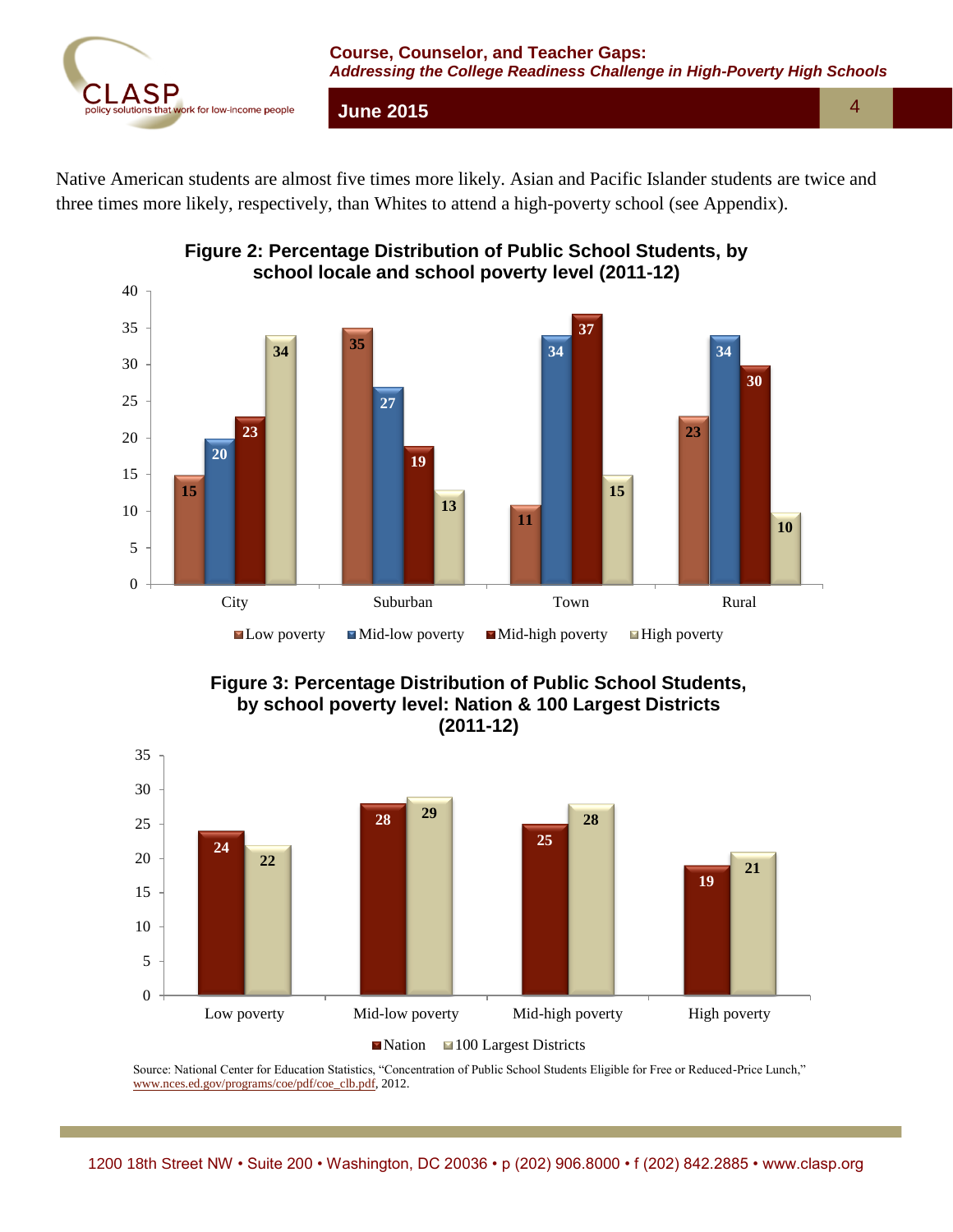

# Where high-poverty high schools fall short

Students need high-quality instruction and rigorous curricula to develop the skills needed to succeed in postsecondary education and secure good jobs. They also need support to navigate their transition from high school into college or training. As the data below demonstrate, high-poverty high schools are less equipped to prepare students.

#### **Defining college readiness**

College readiness is the combination of core academic knowledge, skills, and habits that youth need to be successful in a postsecondary setting without remedial coursework or training.<sup>V</sup> College and career readiness is not solely determined by the courses one takes; students must also understand college culture, have strong study habits, and know how to access supports.<sup>vi</sup> The four elements of college readiness are cognitive strategies, content knowledge, academic behaviors, and contextual skills and awareness.<sup>vii</sup> Cognitive strategies are ways of thinking and processing information that are necessary for college-level work, such as intellectual openness, analytical skills, construction of well-reasoned arguments, and developing problem-solving strategies.<sup>viii</sup> **Content knowledge** is the core knowledge in all subject areas that serves as the foundation for future learning. Mastery of basic concepts in English, mathematics, science, social studies, world languages, and the arts provides students the context and basis for processing more rigorous material.ix **Academic behaviors** are those behaviors that reflect student self-awareness, self-monitoring, and self-control.<sup>x</sup> Contextual skills and **awareness** refers to the specific understanding of how college operates as a system, the college culture, and expectations for interactions with professors and peers.<sup>xi</sup>

#### **Data Analysis on the 100 Largest School Districts**

This paper analyzes the experiences of high school students enrolled in high schools in the nation's 100 largest school districts during the 2011-2012 school year. In the 100 largest school districts, there are 2,275 comprehensive high schools serving approximately 3 million students. This represents 20 percent of the total high school population in public schools nationwide. We have chosen to look at individual school-level data instead of district-level data because the aggregated data, particularly in larger school districts, masks some of the problems in high-poverty high schools. Only at the school level can we appreciate the magnitude of college preparation disparities both within and across districts. The 100 largest school districts are spread fairly widely across the nation, with 29 states having at least one of these districts. These districts are generally urban or represent large metropolitan areas. As such, students of color are overrepresented compared to the national student population (see Table 1). The distribution of students in schools of varying poverty levels in the sample is fairly consistent with percentages nationally (see Figure 3).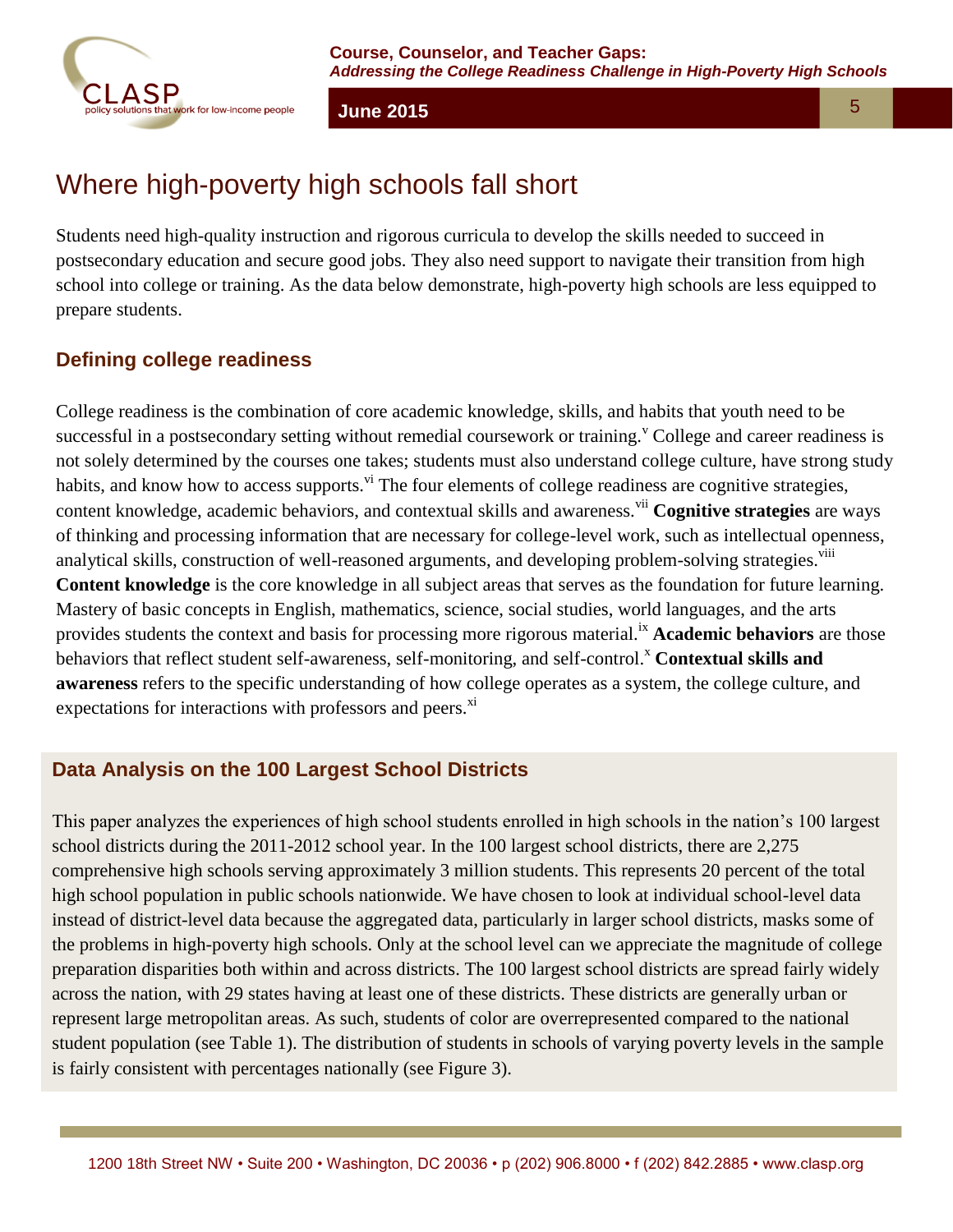

## **Teachers**

Teacher quality is the most important in-school factor affecting student achievement.<sup>xii</sup> There is overwhelming evidence that high-quality schools with strong teachers who understand the dynamics of poverty can overcome obstacles and help students achieve.<sup>xiii</sup> To properly prepare for college, students need teachers who foster positive relationships, provide high-level instruction in challenging courses, and have high expectations for their achievement.<sup>xiv</sup> To accomplish this, teachers must be equipped with knowledge of their subject matter, strong classroom management skills, an understanding of youth development, an understanding of the social and cultural realities of their students and the communities in which they live, and a clear belief that all students can and will learn. <sup>xv</sup>

It is very challenging for high-poverty schools to recruit and retain well-qualified, experienced teachers. High percentages of novice teachers limit opportunities for mentorship and growth. New teachers are still developing their classroom management skills and their ability to foster higher-order thinking among students. The high turnover rate in high-poverty schools robs students of stable adult relationships from year to year. Because the work environment in schools serving large numbers of low-income children is very challenging, it is difficult to attract and keep the most experienced, well-equipped teachers. Looming teacher accountability consequences lead many educators to seek more successful schools for employment.<sup>xvi</sup> In many states and districts, accountability policies and incentive programs exacerbate the problem of attracting and keeping strong teachers in low-income schools that have been deemed low performing.

In addition to expertise and experience, the relationships teachers forge with students are critical to success, particularly for students in poverty. Caring adults who are invested in the success of young people have tremendous influence on their life outcomes. Citing lack of training in dealing with low-income students, many teachers are overwhelmed by the non-academic factors that hinder students' achievement. Given that students of color are more likely to live in concentrated poverty, the populations of the highest-poverty schools are often poor and ethnic minorities. Research on African American and Hispanic students has found that teachers' belief (or lack thereof) in students' potential impacts teaching quality as well as student achievement.<sup>xvii</sup> This is further complicated by students' economic circumstances. It is very important to identify and address teachers' misperceptions and stereotypes; they must learn to see the assets and abilities of *all* students, regardless of race or socioeconomic status.

In the 100 largest school districts nationally, there are large gaps in teacher certification and teacher experience. Across all poverty-level schools, more than 88 percent are certified; however, there are stark differences between low-poverty schools, where just 3.5 percent are not certified, and high-poverty schools, where 11.5 percent are not certified (see Table 1). In addition, 15 percent of teachers in the highest-poverty high schools are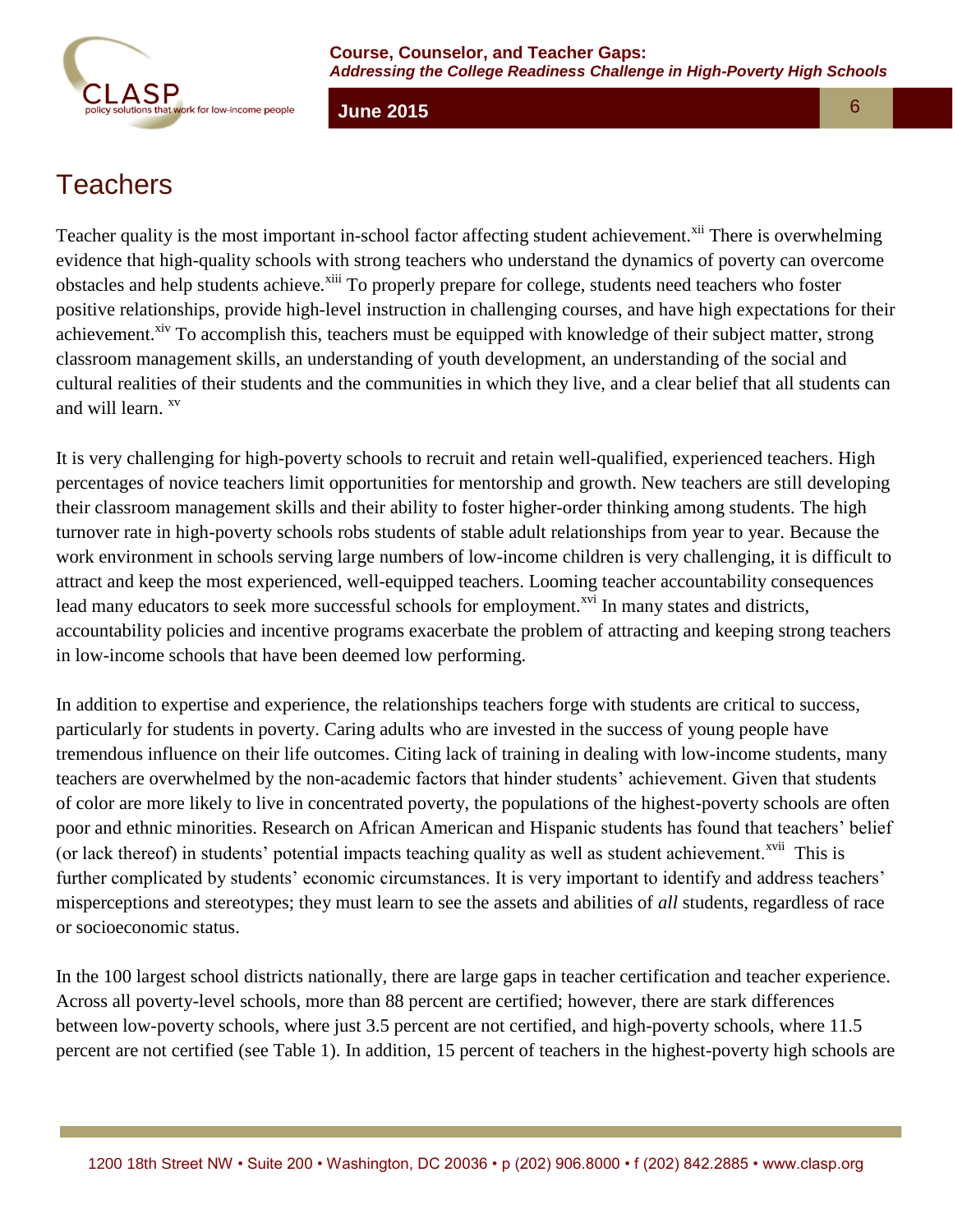

in their first or second year of teaching, compared to just 10 percent in the lowest-poverty high schools. As Table 2 shows, the higher a school's poverty level, the higher the percentage of novice teachers.

*Table 1: Teacher Certification in High Schools: 100 Largest Districts by School Poverty Level (2011-2012)*

|                                            | <b>Number of Teachers</b> | <b>Number of Certified</b><br><b>Teachers</b> | <b>Percent of Certified</b><br><b>Teachers</b> | <b>Total Number of</b><br><b>Students Served</b> |  |
|--------------------------------------------|---------------------------|-----------------------------------------------|------------------------------------------------|--------------------------------------------------|--|
| <b>All Schools</b><br>$(n=2155)$           | 160,969                   | 148,961                                       | 92.5%                                          | 2,807,904                                        |  |
| Low-Poverty<br><b>Schools</b><br>$(n=356)$ | 33,027                    | 31,883                                        | 96.5%                                          | 621,586                                          |  |
| <b>Mid-Low Poverty</b><br><b>Schools</b>   | 46,390                    | 43,310                                        | 93.4%                                          | 826,204                                          |  |
| <b>Mid-High Poverty</b><br><b>Schools</b>  | 44,799<br>41,245          |                                               | 92.1%                                          | 778,648                                          |  |
| <b>High-Poverty</b><br>Schools $(n=710)$   | 36,754                    | 32,523                                        | 88.5%                                          | 581,466                                          |  |

Source: CLASP Analysis of U.S. Department of Education Civil Rights Data Collection data[, http://ocrdata.ed.gov/.](http://ocrdata.ed.gov/)

*Table 2: Teacher Experience Level in High Schools: 100 Largest Districts, by School Poverty Level (2011- 2012)*

|                         | <b>Number of Teachers</b> | <b>Number of Novice</b><br>Teachers (1 <sup>st</sup> and<br>$2nd$ year) | <b>Percent of Novice</b><br><b>Teachers</b> | <b>Total Number of</b><br><b>Students Served</b> |  |
|-------------------------|---------------------------|-------------------------------------------------------------------------|---------------------------------------------|--------------------------------------------------|--|
| <b>All Schools</b>      | 160,969                   | 20,252                                                                  | 13.6%                                       | 2,807,904                                        |  |
| $(n=2155)$              |                           |                                                                         |                                             |                                                  |  |
| Low-Poverty             | 33,027                    | 3,149                                                                   | 9.5%                                        | 621,586                                          |  |
| <b>Schools</b>          |                           |                                                                         |                                             |                                                  |  |
| $(n=356)$               |                           |                                                                         |                                             |                                                  |  |
| <b>Mid-Low Poverty</b>  | 46,390                    | 5,334                                                                   | 11.5%                                       | 826,204                                          |  |
| <b>Schools</b>          |                           |                                                                         |                                             |                                                  |  |
| <b>Mid-High Poverty</b> | 44,799                    | 6,423                                                                   | 14.3%                                       | 778,648                                          |  |
| <b>Schools</b>          |                           |                                                                         |                                             |                                                  |  |
| <b>High-Poverty</b>     | 36,754                    | 5,346                                                                   | 14.5%                                       | 581,466                                          |  |
| Schools $(n=710)$       |                           |                                                                         |                                             |                                                  |  |

Source: CLASP analysis of U.S. Department of Education Civil Rights Data Collection data, [http://ocrdata.ed.gov/.](http://ocrdata.ed.gov/)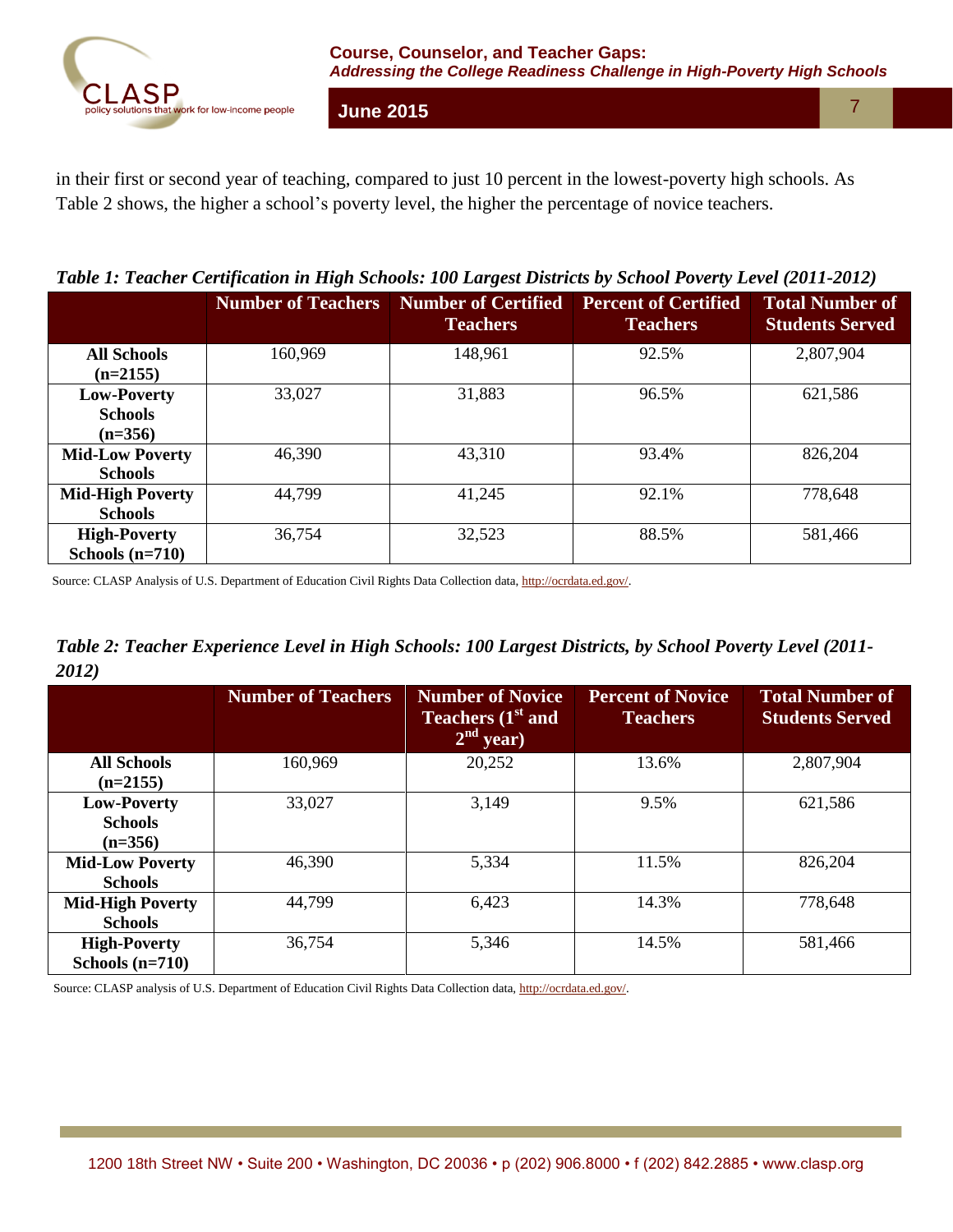

# Course Availability

Students who enroll in college are expected to arrive with a base level of content knowledge and higher-order thinking skills. These skills are developed during their K-12 years by successfully completing rigorous coursework taught by quality instructors. In particular, research shows strong correlations between mathematics, skill development, and college readiness.<sup>xviii</sup> The United States Department of Education defines a full complement of college readiness coursework as: Algebra I, geometry, Algebra II, calculus, biology, chemistry, and physics.<sup>xix</sup> In this analysis, we have selected three subjects (Algebra II, calculus, and physics) to demonstrate the disparities in course offerings between schools of low and high poverty. Algebra I, geometry, and biology are at the earlier end of the college-readiness spectrum and are more likely to be offered and taken by low-income students and students of color. The largest gaps in course availability and enrollment occur in the higher-level courses.

Many high-poverty high schools do not offer the full range of courses, preventing students from acquiring the academic skills needed to matriculate and succeed in college. Analysis of over 2,100 high schools in the 100 largest school districts revealed large disparities between high-poverty and low-poverty high schools in course offerings (see Table 4). Only 6 percent of low-poverty high schools did not offer Algebra II to students, compared to 16 percent of high-poverty high schools. The gaps are even greater in higher-level mathematics and science courses. Fifteen percent of low-poverty high schools did not offer calculus as a part of the curriculum, while 59 percent of high-poverty schools failed to offer calculus. In physics, the numbers are 10 percent and 31 percent, respectively. Clearly, students attending schools of concentrated poverty are at a significant disadvantage; worse, they have no control over the situation.

| <b>Total number of</b><br><b>High Schools =</b><br>2172 | <b>Number of High Schools</b><br><b>Not Offering Course</b> | <b>Percent of High Schools</b><br><b>Not Offering Course</b> |
|---------------------------------------------------------|-------------------------------------------------------------|--------------------------------------------------------------|
| Algebra II                                              | 185                                                         | 9%                                                           |
| <b>Calculus</b>                                         | 747                                                         | 35%                                                          |
| <b>Physics</b>                                          | 432                                                         | 20%                                                          |

#### *Table 3: Lack of College Preparatory Course Offerings: 100 Largest Districts (2011-12)*

Source: CLASP analysis of U.S. Department of Education Civil Rights Data Collection data[, http://ocrdata.ed.gov/.](http://ocrdata.ed.gov/)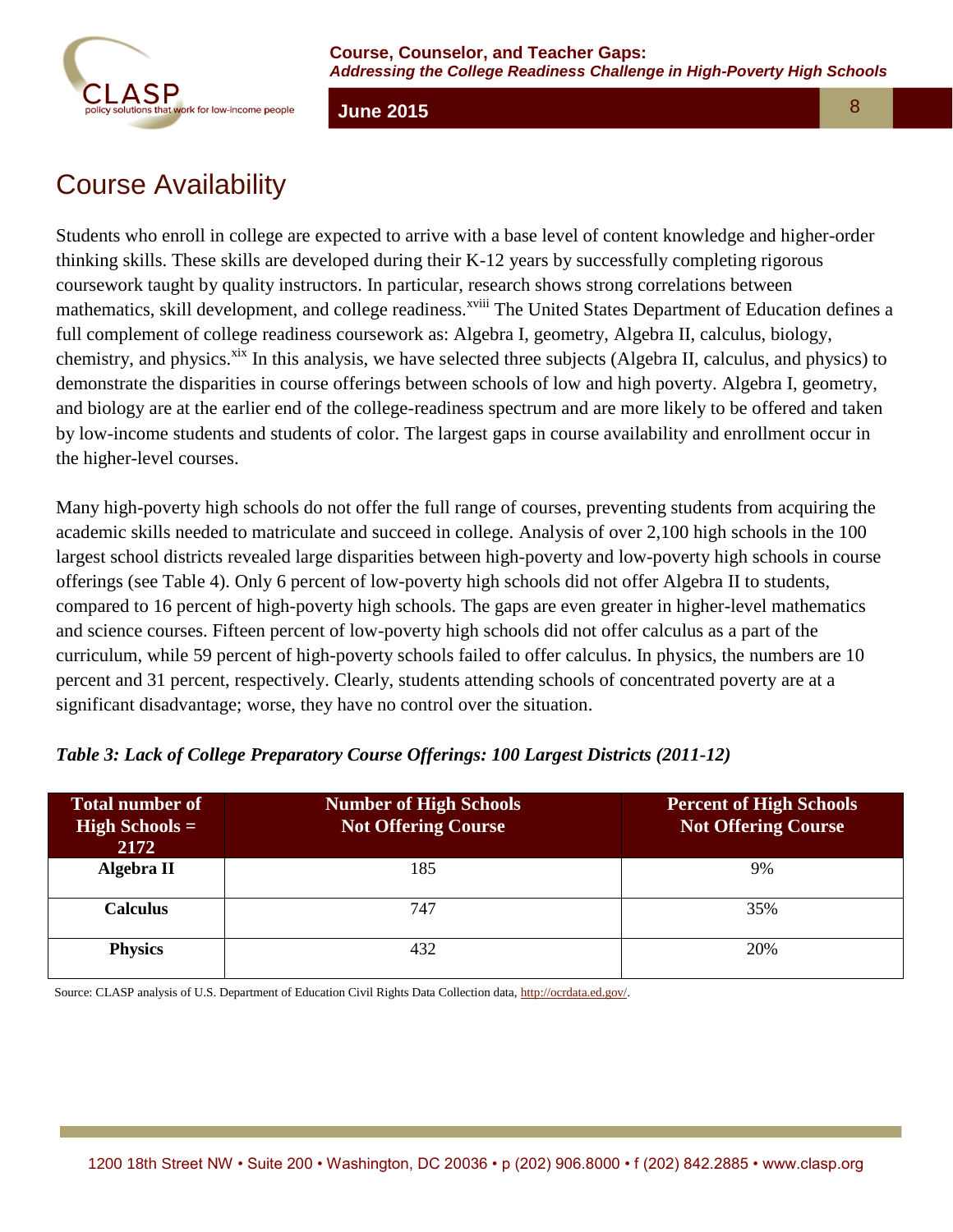

*Table 4: Percent of Schools Not Offering College Preparatory Courses: 100 Largest Districts by Course and Poverty Status (2011-12)*

| <b>High Schools,</b><br>by poverty level       | Number of<br><b>Schools</b> | <b>Percent not</b><br>offering Algebra II | <b>Percent not offering</b><br><b>Calculus</b> | <b>Percent not</b><br><b>offering Physics</b> |
|------------------------------------------------|-----------------------------|-------------------------------------------|------------------------------------------------|-----------------------------------------------|
| <b>Low-Poverty High</b><br><b>Schools</b>      | 331                         | 5.7%                                      | 14.5%                                          | 10.3%                                         |
| <b>Mid-Low Poverty</b><br><b>High Schools</b>  | 533                         | 4.7%                                      | 19.7%                                          | 10.5%                                         |
| <b>Mid-High Poverty</b><br><b>High Schools</b> | 594                         | 5.1%                                      | 29.3%                                          | 20.9%                                         |
| <b>High-Poverty High</b><br><b>Schools</b>     | 713                         | 15.6%                                     | 58.9%                                          | 30.6%                                         |

Source: CLASP Analysis of U.S. Department of Education Civil Rights Data Collection data[, http://ocrdata.ed.gov/.](http://ocrdata.ed.gov/)

# **Counselors**

Guidance counselors are pivotal to the success of high school students. They assist students in cultivating their interests, as well as identifying academic strengths and areas for improvement. Further, guidance counselors help students explore and select postsecondary opportunities aligned with their interests and goals; this includes assessing their skills and readiness, as well as explaining their financial options. For low-income students, sufficient access to guidance counselors can be the difference between having a plan and being lost following high school graduation. $^{xx}$ 

As with teachers, counselors must believe in students' potential in order to provide appropriate guidance. Any bias or negative perceptions regarding differences, such as financial status or race, will influence their work with students. To be effective, counselors must demonstrate sensitivity to the experiences, values, and norms of the students and families with whom they work. As advocates for the future success of their students, school counselors should work to address marginality, culture, and power relationships that currently limit the schools' effectiveness at supporting college preparedness.<sup>xxi</sup>

For youth who live in extreme or concentrated poverty, there is a high likelihood that their parents have had limited postsecondary training. They are also highly likely to live in communities with few industries and limited job opportunities. The idea of a career based on their interests may seem abstract to these students. Given parents' limited exposure to postsecondary options, school counselors must play a larger role in students' transition from high school to postsecondary training and careers. For example, while financially established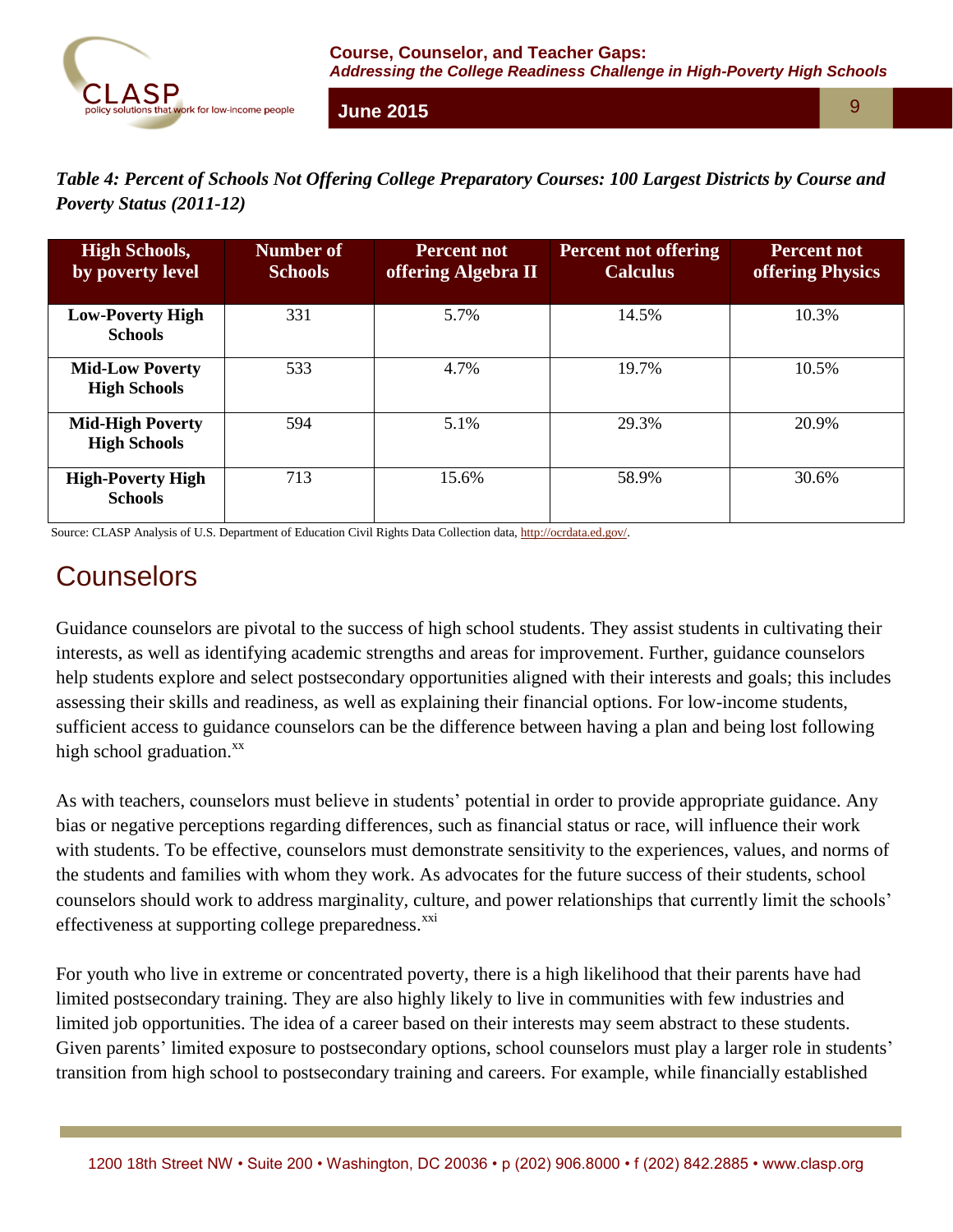

families may take their children on a regional tour of colleges over spring break, families who live in extreme poverty lack the financial resources to provide that experience. While some community youth services departments may offer these types of opportunities, they are limited in the number of students they serve and do not follow up to help with enrollment. School counselors are best suited for that role.

On average, the ratio of students to school counselors is almost double what it should be nationally. Given the many roles counselors play for students, the recommended ratio is 1 to 250;  $^{xxii}$  however, the current average is 1 to 471.<sup>xxiii</sup> In the 100 largest school districts, the results on school counselors are mixed. Among high schools with counselors, the ratio of counselors to students is slightly better in higher-poverty schools than low-poverty schools (see Table 5). But this ratio is still far too high for counselors to effectively manage when large numbers of students live in poverty and need a high level of support. Additionally, the proportion of students without a high school counselor in the building is almost two times larger in the highest-poverty high schools than in the lowest-poverty schools (see Table 6). This is simply unacceptable given the supports needed for low-income students to successfully progress to postsecondary opportunities.

|                                                       | <b>Number of Counselors</b> | <b>Number of Students</b><br><b>Served</b> | <b>Counselor:</b><br><b>Student Ratio</b> |
|-------------------------------------------------------|-----------------------------|--------------------------------------------|-------------------------------------------|
| <b>All Schools with</b><br>Counselors (n=1989)        | 8,096                       | 2,719,428                                  | 1:336                                     |
| <b>Low Poverty Schools</b><br>$(n=334)$               | 1,738                       | 612,695                                    | 1:353                                     |
| <b>Mid-Low Poverty</b><br><b>Schools</b><br>$(n=471)$ | 2,209                       | 784,061                                    | 1:355                                     |
| <b>Mid-High Poverty</b><br>Schools $(n=540)$          | 2,293                       | 772,423                                    | 1:337                                     |
| <b>High Poverty Schools</b><br>$(n=644)$              | 1,856                       | 550,249                                    | 1:297                                     |

#### *Table 5: High School Counselor to Student Ratios: 100 Largest Districts by School Poverty Level (2011- 2012)*

Source: CLASP Analysis of U.S. Department of Education Civil Rights Data Collection data[, http://ocrdata.ed.gov/.](http://ocrdata.ed.gov/)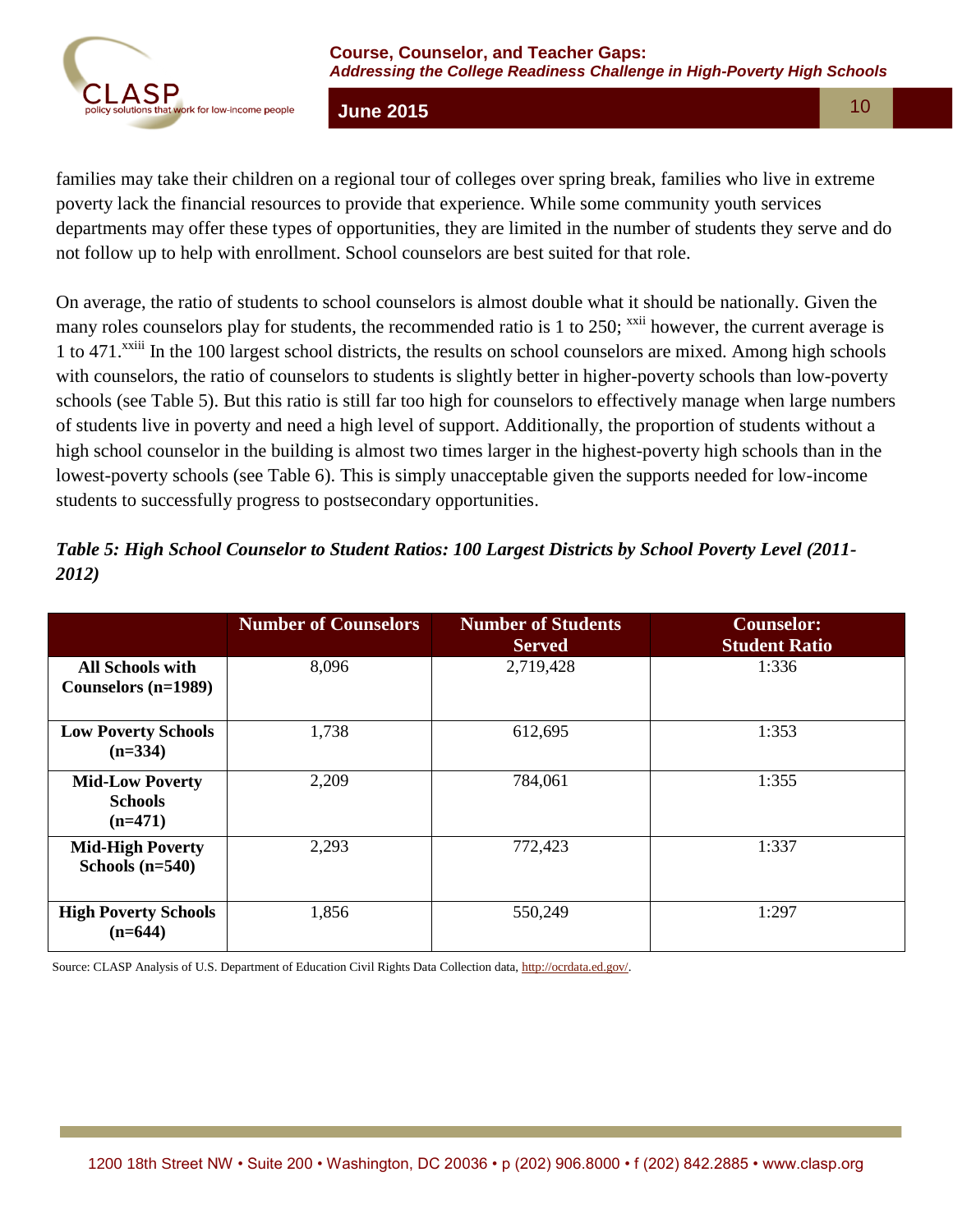

*Table 6: High Schools without Counselors: 100 Largest School Districts by School Poverty Level (2011- 2012)*

|                                                             | <b>Total Number</b><br>of students<br><b>Served</b> in<br><b>Schools</b> | <b>Number of</b><br><b>High Schools</b><br>without<br><b>Counselors</b> | <b>Percentage of</b><br><b>High Schools</b><br>without<br><b>Counselors</b> | <b>Number of</b><br><b>Students</b><br>without<br><b>Counselor</b><br><b>Services</b> | <b>Percentage of</b><br><b>Students</b><br><b>Without</b><br><b>Counselor</b><br><b>Services</b> |
|-------------------------------------------------------------|--------------------------------------------------------------------------|-------------------------------------------------------------------------|-----------------------------------------------------------------------------|---------------------------------------------------------------------------------------|--------------------------------------------------------------------------------------------------|
| <b>All High Schools</b><br>$(n=2148)$                       | 2,775,098                                                                | 159                                                                     | 7.4%                                                                        | 54,229                                                                                | 2.0%                                                                                             |
| <b>Low Poverty High</b><br><b>Schools</b><br>$(n=361)$      | 624,981                                                                  | 27                                                                      | 7.5%                                                                        | 10,845                                                                                | 1.7%                                                                                             |
| <b>Mid-Low Poverty</b><br><b>High Schools</b><br>$(n=499)$  | 793,693                                                                  | 28                                                                      | 5.6%                                                                        | 9,632                                                                                 | 1.2%                                                                                             |
| <b>Mid-High Poverty</b><br><b>High Schools</b><br>$(n=585)$ | 788,633                                                                  | 45                                                                      | 7.7%                                                                        | 16,210                                                                                | 2.1%                                                                                             |
| <b>High Poverty High</b><br>Schools $(n=703)$               | 567,791                                                                  | 59                                                                      | 8.4%                                                                        | 17,542                                                                                | 3.1%                                                                                             |

Source: CLASP Analysis of U.S. Department of Education Civil Rights Data Collection data, [http://ocrdata.ed.gov/.](http://ocrdata.ed.gov/)

# Action Steps

Education quality has a major impact on students' employment prospects, economic mobility, and other longterm outcomes following high school. In communities of concentrated poverty, access to a rigorous, highquality K-12 education is essential for families to break the cycle of poverty. High-poverty schools can provide a higher-quality education by making specific, targeted improvements based on research in effective practice. However, it requires leadership, innovation, flexibility, and investment.

Below are key action steps for moving high-poverty schools in a more positive direction.

1. **Track access to the college preparation basics (skilled and experienced teachers, college prep courses, and counselors) on a school-by-school basis.** As this analysis illustrates, district-wide information is not sufficient to understand the experiences of young people in high-poverty schools. Advocates, parents, teachers, school district administrators, and education and youth policy stakeholders should track these basic access measures to determine whether young people who have the greatest needs are getting the most or, as this analysis indicates, *least* support. In addition to driving change in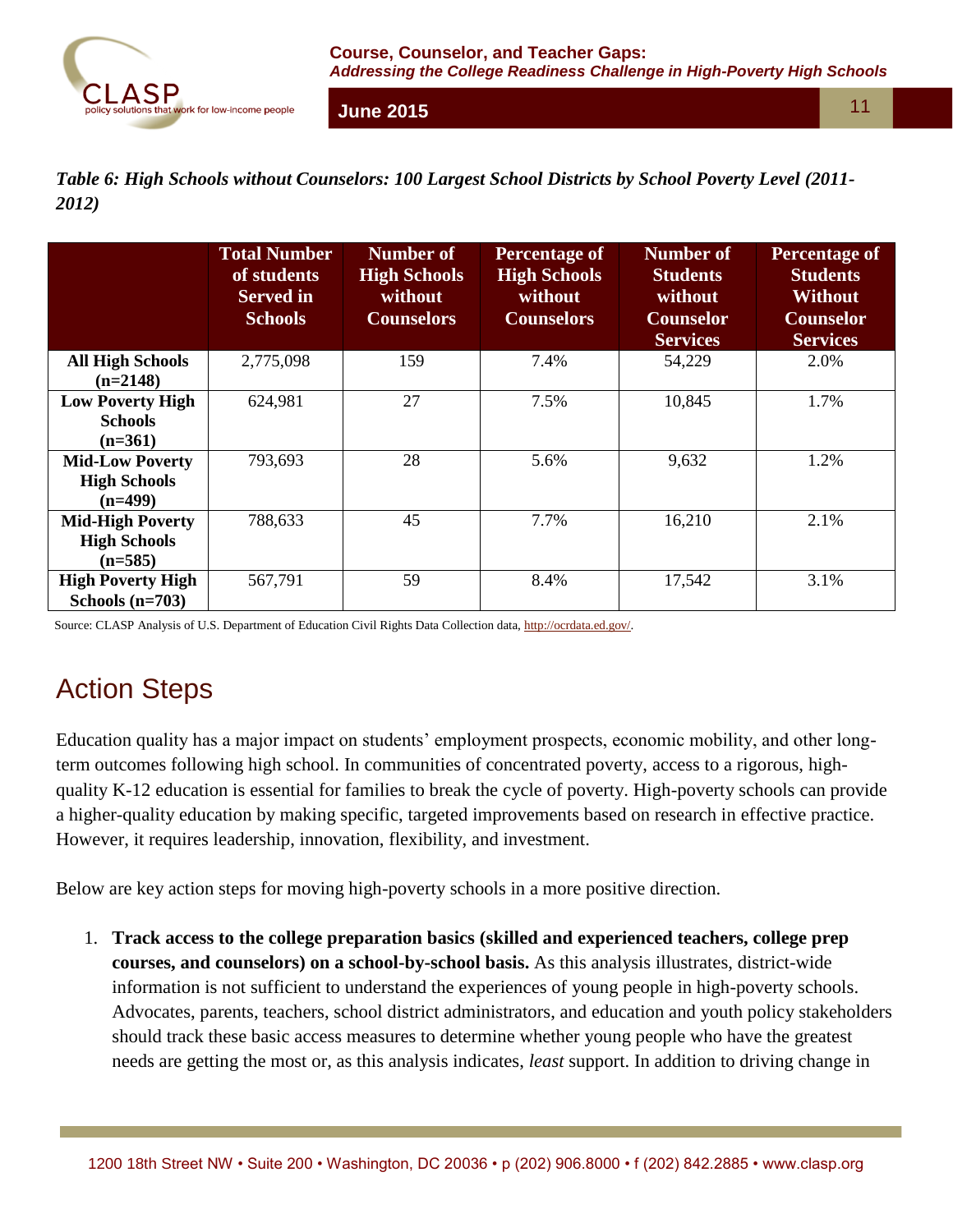

district practices, this analysis can demonstrate to the broader public that external restraints, not personal choices, are limiting opportunities for the poorest young people.

- 2. **Improve access to rigorous coursework.** All along the K-12 pipeline, students need rich coursework. If the elementary and middle schools years are strengthened, high school students should be well equipped to master college preparatory courses, such as Algebra II, trigonometry, calculus, and physics. Schools should collaborate with higher education institutions in their state to understand entrance requirements and readiness skills and prepare all students accordingly. Many schools attempting to offer higher-level courses do not have enough students who are academically ready. To improve access to courses, schools and districts should consider promising, cost-effective innovations such as cross-school class offerings, dual enrollment, and teacher-supported online learning. These practices have long been used to accelerate learning for gifted students and, more recently, for re-engaging dropouts who want to complete high school. Over time, the goal should be to increase the number of students with capacity to succeed in higher-level courses, as well as encourage students to take the full complement of college preparatory courses to prepare for postsecondary education.
- 3. **Increase the number of school counselors in high-poverty schools.** All high-poverty high schools should have school counselors in the building. As districts make placement decisions, priority should be given to high-poverty high schools, where students are less likely to successfully navigate postsecondary options without school support. In addition, the caseloads of counselors in high-poverty schools must be small enough to allow time to effectively support students and parents.
- 4. **Improve the balance of experienced and new teachers in schools.** Many school, district, and teacher accountability policies and incentives have the unintended consequence of driving experienced, quality teachers out of high-poverty schools. States and districts should conduct an equity analysis of their accountability and incentive policies to ensure teachers are fairly distributed within and across districts. They should work collaboratively with mayors, city councils, county executives, and other systems or private entities to incentivize experienced, culturally competent teachers to work in high-poverty schools long term. Schools should solicit feedback from teachers on the supports they need to succeed and implement changes that reduce teacher turnover.
- 5. **Partner with institutions of higher education.** The transition from high school to college is difficult, especially for low-income and first-generation students. When developing and implementing K-12 reforms, it is important to partner with higher education institutions and community-based organizations to support persistence and completion. In particular, policies regarding remediation and its impact on student financial aid are critically important. Low-income students and first-generation students often need additional transition supports, including intentional and early outreach to families regarding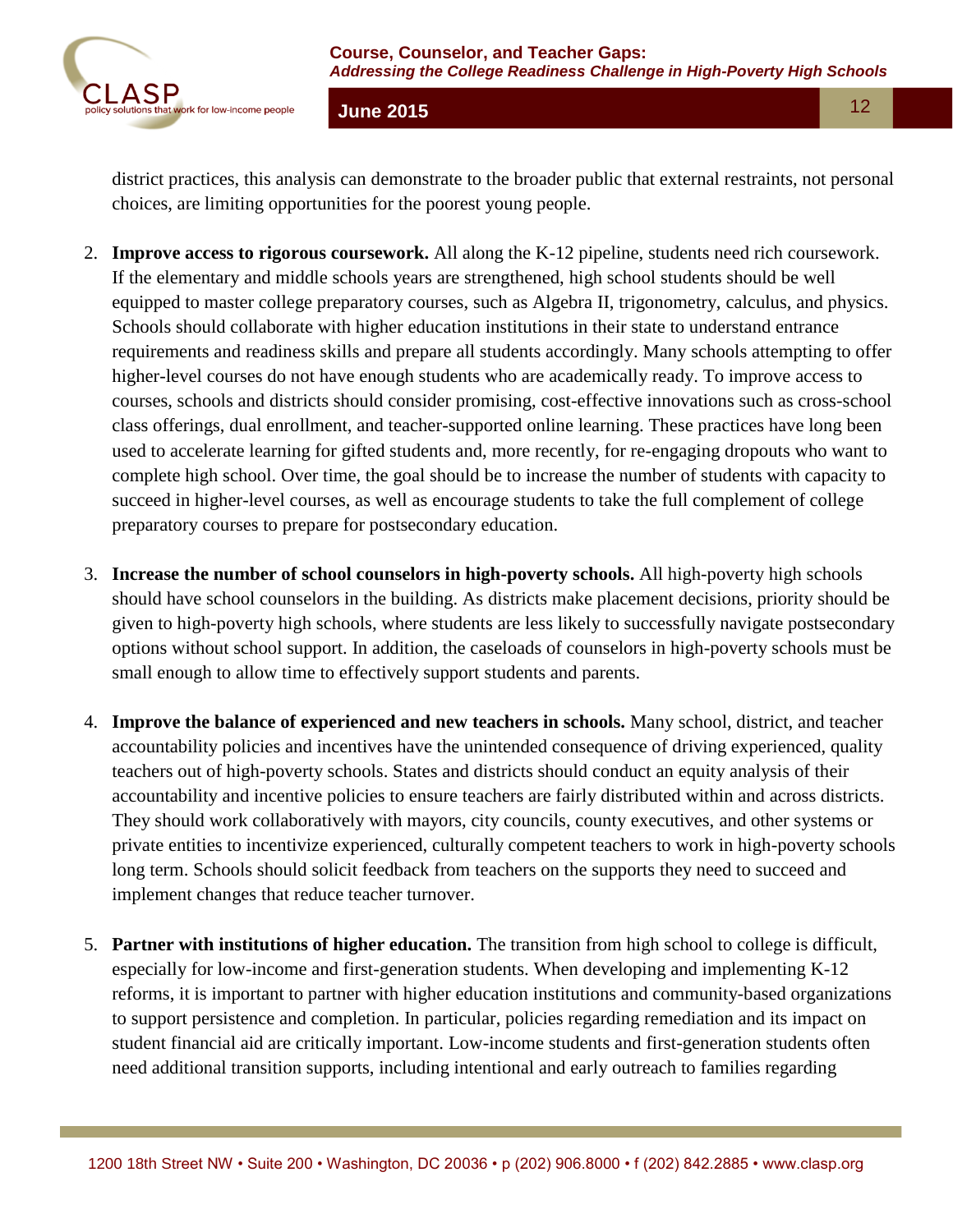

postsecondary options, college and career counseling, assistance with application processes, and early exposure to college campuses and postsecondary experiences.

6. **Reform financial formulas for school funding.** Schools should be financed in a manner that is equitable—though not necessarily equal—in order to provide high-quality education to every public school student. Recognizing that poor students come to school with greater needs than their affluent peers, it is important that higher-poverty schools have the resources necessary to support them. There are several examples of legal proceedings, state actions, and consent decrees that have documented educational disparities and used this research to drive school finance reform.<sup>xxiv</sup> States should increase investment, and wisely use these added resources, to close opportunity gaps and advance learning for low-income students.

# **Conclusion**

Disparities in education for students in high-poverty schools cannot continue. The U.S. must provide each child with a quality education that prepares them for college and careers. If we fail to do so, students and families will remain trapped in poverty, low-income communities will suffer, and the nation's economy will be placed at severe risk.

There are many practical opportunities at the federal, state, and district levels to address this problem with systemic, sustainable policies. In today's education reform climate, where the push is for high achievement and greater accountability, equity is more important than ever; we cannot hold all students to the same standards without also ensuring that every school provides the same quality of education. Similarly, teachers and principals cannot be held to a common standard without the resources necessary to meet their students' needs at scale.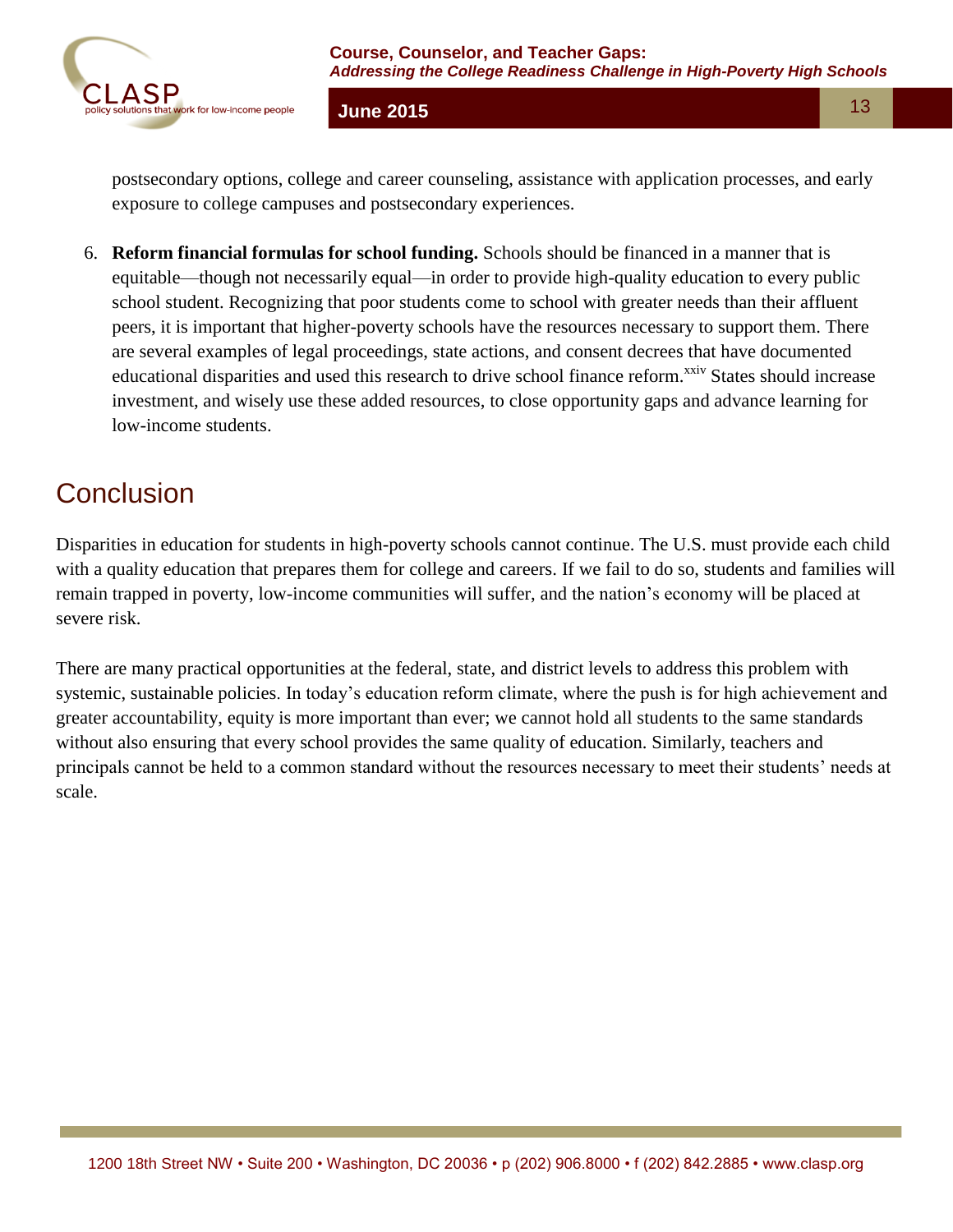

**Course, Counselor, and Teacher Gaps:**  *Addressing the College Readiness Challenge in High-Poverty High Schools*

**June 2015** 16 14

### Appendix

*Table A: Number and percentage distribution of public school students eligible for free or reduced-price lunch, by school level, locale, and student race/ethnicity: 2011-12*

|                               | Number of students, by percent of students in school eligible for free or |               |           |                     |            | Percentage distribution of students, by students in school eligible for |       |                             |              |              |                |                |
|-------------------------------|---------------------------------------------------------------------------|---------------|-----------|---------------------|------------|-------------------------------------------------------------------------|-------|-----------------------------|--------------|--------------|----------------|----------------|
|                               |                                                                           |               |           | reduced-price lunch |            |                                                                         |       | free or reduced-price lunch |              |              |                |                |
| School level, locale, and     | Total                                                                     | $0$ to $25.0$ | $25.1$ to | 50.1 to 75.0        | More than  | Missing/school                                                          | Total | 0 to 25.0                   | 25.1 to 50.0 | 50.1 to 75.0 | More than 75.0 | Missing/school |
| student race/ethnicity        |                                                                           | percent       | 50.0      | percent             | 75 percent | does not participate                                                    |       | percent                     | percent      | percent      | percent        | does not       |
|                               |                                                                           |               | percent   |                     |            |                                                                         | 100   |                             | 27.6         | 25.2         | 18.9           | participate    |
| <b>Total</b>                  | 49,246,537                                                                | 11,678,363    | 13,614,09 | 12,413,272          | 9,285,370  | 2,255,434                                                               |       | 23.7                        |              |              |                | 4.6            |
| White                         | 25,464,162                                                                | 7,804,648     | 8,968,907 | 6,317,536           | 1,695,747  | 677,324                                                                 | 100   | 30.6                        | 35.2         | 24.8         | 6.7            | 2.7            |
| <b>Black</b>                  | 7,782,146                                                                 | 631,431       | 1,388,051 | 2,288,573           | 3,305,274  | 168,817                                                                 | 100   | 8.1                         | 17.8         | 29.4         | 42.5           | 2.2            |
| <b>Hispanic</b>               | 11,693,788                                                                | 2,002,762     | 2,162,969 | 2,848,955           | 3,607,385  | 1.071.717                                                               | 100   | 17.1                        | 18.5         | 24.4         | 30.8           | 9.2            |
| Asian                         | 2.321.362                                                                 | 856,207       | 544,076   | 390,183             | 280,542    | 250,354                                                                 | 100   | 36.9                        | 23.4         | 16.8         | 12.1           | 10.8           |
| <b>American Indian/Alaska</b> | 541,986                                                                   | 57,022        | 119,280   | 172,209             | 175,497    | 17,978                                                                  | 100   | 10.5                        | 22           | 31.8         | 32.4           | 3.3            |
| <b>Native</b>                 |                                                                           |               |           |                     |            |                                                                         |       |                             |              |              |                |                |
| Two or more races             | 1.265.222                                                                 | 298,854       | 382,251   | 338,813             | 187.583    | 57,721                                                                  | 100   | 23.6                        | 30.2         | 26.8         | 14.8           | 4.6            |
| <b>School Level</b>           |                                                                           |               |           |                     |            |                                                                         |       |                             |              |              |                |                |
| Elementary                    | 31,717,202                                                                | 6,660,632     | 7,852,571 | 8,276,587           | 7,362,003  | 1,565,409                                                               | 100   | 21                          | 24.8         | 26.1         | 23.2           | 4.9            |
| White                         | 15,970,296                                                                | 4,512,750     | 5,158,147 | 4,435,042           | 1,396,393  | 467,964                                                                 | 100   | 28.3                        | 32.3         | 27.8         | 8.7            | 2.9            |
| <b>Black</b>                  | 5.004.691                                                                 | 322,713       | 738.813   | 1,337,712           | 2,498,820  | 106.633                                                                 | 100   | 6.4                         | 14.8         | 26.7         | 49.9           | 2.1            |
| <b>Hispanic</b>               | 7,912,171                                                                 | 1,089,716     | 1,292,413 | 1,854,924           | 2,918,862  | 756,256                                                                 | 100   | 13.8                        | 16.3         | 23.4         | 36.9           | 9.6            |
| Asian                         | 1.486.189                                                                 | 508,973       | 327,774   | 249,749             | 228,824    | 170,869                                                                 | 100   | 34.2                        | 22.1         | 16.8         | 15.4           | 11.5           |
| <b>Pacific Islander</b>       | 113.788                                                                   | 14,053        | 27,055    | 36,954              | 27,753     | 7,973                                                                   | 100   | 12.4                        | 23.8         | 32.5         | 24.4           | $\tau$         |
| American Indian/Alaska        | 337,592                                                                   | 26,465        | 61.999    | 107,791             | 129,683    | 11,654                                                                  | 100   | 7.8                         | 18.4         | 31.9         | 38.4           | 3.5            |
| <b>Native</b>                 |                                                                           |               |           |                     |            |                                                                         |       |                             |              |              |                |                |
| Two or more races             | 892,475                                                                   | 185,982       | 246,370   | 254,415             | 161,668    | 44,060                                                                  | 100   | 20.8                        | 27.6         | 28.5         | 18.1           | 4.9            |
| Secondary                     | 15,707,083                                                                | 4.653.034     | 5,346,143 | 3,571,345           | 1,522,986  | 613,575                                                                 | 100   | 29.6                        | 34           | 22.7         | 9.7            | 3.9            |
| White                         | 8,525,394                                                                 | 3,064,111     | 3,516,648 | 1,557,710           | 217,404    | 169,521                                                                 | 100   | 35.9                        | 41.2         | 18.3         | 2.6            | 2              |
| <b>Black</b>                  | 2,397,330                                                                 | 275,224       | 609,573   | 831,892             | 627,422    | 53,219                                                                  | 100   | 11.5                        | 25.4         | 34.7         | 26.2           | 2.2            |
| <b>Hispanic</b>               | 3,436,091                                                                 | 843,483       | 815,041   | 904,255             | 577,383    | 295,929                                                                 | 100   | 24.5                        | 23.7         | 26.3         | 16.8           | 8.6            |
| Asian                         | 785,828                                                                   | 330.292       | 204,696   | 130.925             | 45,007     | 74,908                                                                  | 100   | 42                          | 26           | 16.7         | 5.7            | 9.5            |
| <b>Pacific Islander</b>       | 56,882                                                                    | 11,998        | 20,177    | 17,837              | 3,553      | 3,317                                                                   | 100   | 21.1                        | 35.5         | 31.4         | 6.2            | 5.8            |
| American Indian/Alaska        | 171,468                                                                   | 26,338        | 53.341    | 53,681              | 32,673     | 5,435                                                                   | 100   | 15.4                        | 31.1         | 31.3         | 19.1           | 3.2            |
| <b>Native</b>                 |                                                                           |               |           |                     |            |                                                                         |       |                             |              |              |                |                |
| Two or more races             | 334,090                                                                   | 101,588       | 126,667   | 75,045              | 19.544     | 11.246                                                                  | 100   | 30.4                        | 37.9         | 22.5         | 5.8            | 3.4            |

Source: National Center for Education Statistics, "Table 216.60. Number and percentage distribution of public school students eligible for free or reduced-price lunch, by school level, locale, and student race/ethnicity: 2 [https://nces.ed.gov/programs/digest/d13/tables/dt13\\_216.60.asp.](https://nces.ed.gov/programs/digest/d13/tables/dt13_216.60.asp)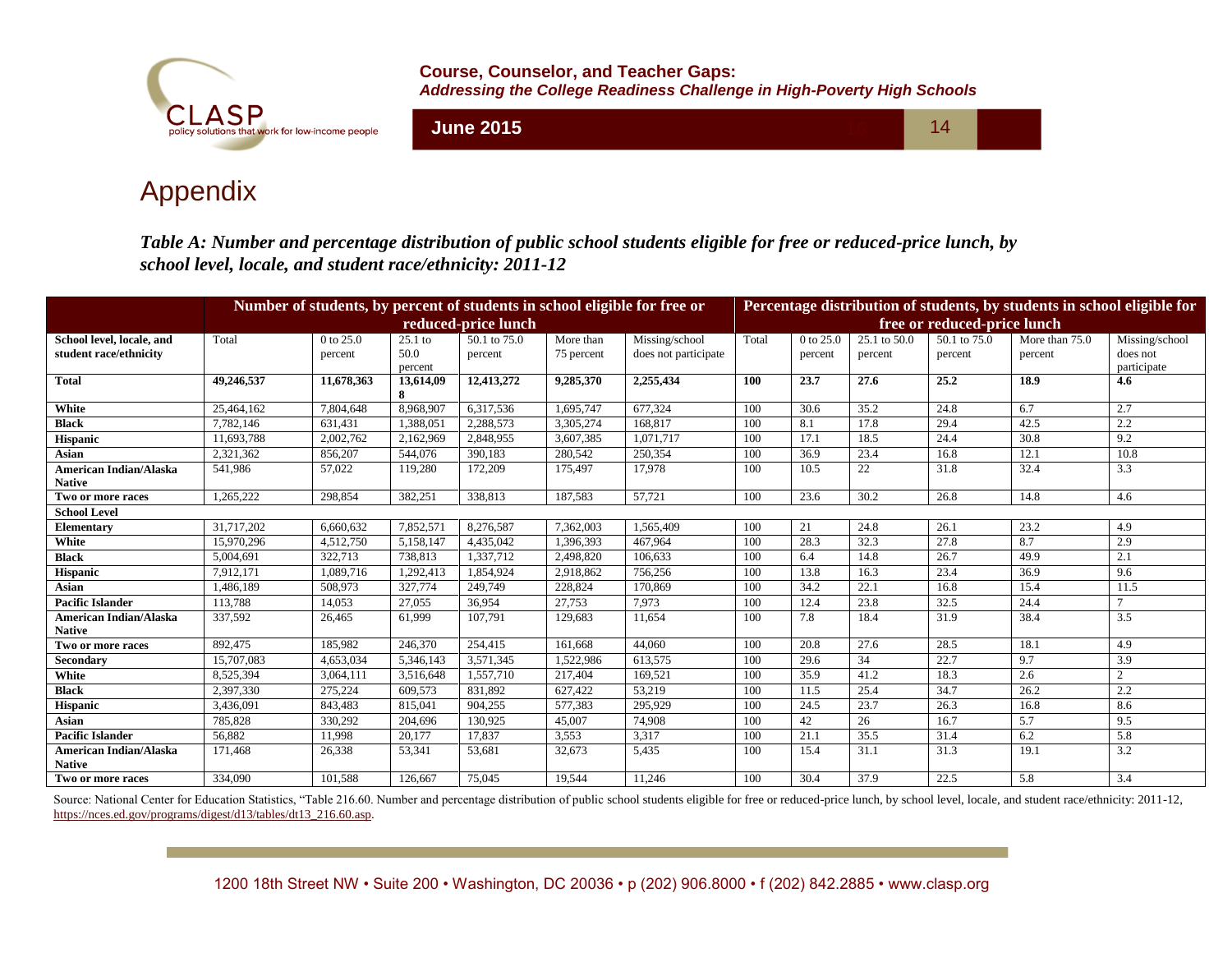

**June 2015**

15

*Table B: Distribution of Public School Students Eligible for Free/Reduced Lunch, by student race/ethnicity – 100 Largest School Districts*

|                                            |              |                | free or reduced-price lunch | Number of students, by percent of students eligible for | Percentage distribution of students, by percent of<br>students in school eligible for free or reduced-price<br><b>lunch</b> |              |                |                           |                     |                        |
|--------------------------------------------|--------------|----------------|-----------------------------|---------------------------------------------------------|-----------------------------------------------------------------------------------------------------------------------------|--------------|----------------|---------------------------|---------------------|------------------------|
|                                            | <b>Total</b> | Low<br>poverty | <b>Mid-low</b><br>poverty   | Mid-high<br>poverty                                     | High<br>poverty                                                                                                             | <b>Total</b> | Low<br>poverty | <b>Mid-low</b><br>poverty | Mid-high<br>poverty | <b>High</b><br>poverty |
| <b>Total</b>                               | 2,812,243    | 623,540        | 827,015                     | 780,054                                                 | 581,634                                                                                                                     | 100          | 22.2           | 29.4                      | 27.7                | 20.7                   |
| White                                      | 846,385      | 289,016        | 347,101                     | 179,618                                                 | 30,650                                                                                                                      | 100          | 34.1           | 41.0                      | 21.2                | 3.6                    |
| <b>Black</b>                               | 753,585      | 58,593         | 177,906                     | 242,870                                                 | 274,216                                                                                                                     | 100          | 7.8            | 23.6                      | 32.2                | 36.4                   |
| Hispanic                                   | 876,354      | 138,668        | 215,451                     | 281,064                                                 | 241,171                                                                                                                     | 100          | 15.8           | 24.6                      | 32.1                | 27.5                   |
| <b>Asian</b>                               | 222,255      | 59,711         | 72,941                      | 64,623                                                  | 24,980                                                                                                                      | 100          | 26.9           | 32.8                      | 29.1                | 11.2                   |
| <b>Pacific</b><br><b>Islander</b>          | 32,067       | 4,632          | 14,194                      | 10,618                                                  | 2,623                                                                                                                       | 100          | 14.4           | 44.3                      | 33.1                | $\overline{8.2}$       |
| American<br>Indian/Alaska<br><b>Native</b> | 16,806       | 2,595          | 5,707                       | 5,500                                                   | 3,004                                                                                                                       | 100          | 15.4           | 34.0                      | 32.7                | 17.9                   |
| Two or more<br>races                       | 64,791       | 18,401         | 25,859                      | 15,541                                                  | 4,990                                                                                                                       | 100          | 28.4           | 39.9                      | 24.0                | 7.7                    |